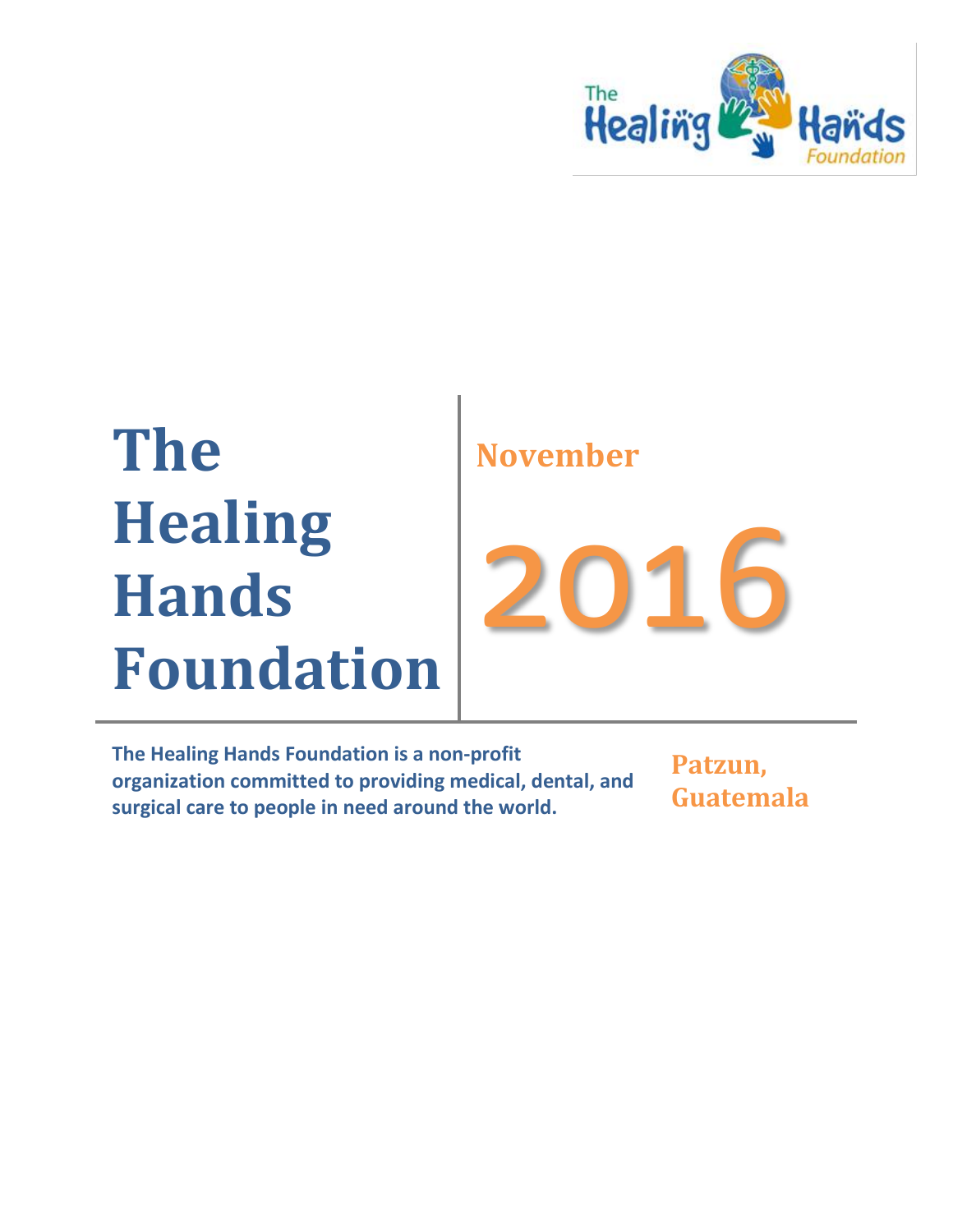## **Contents**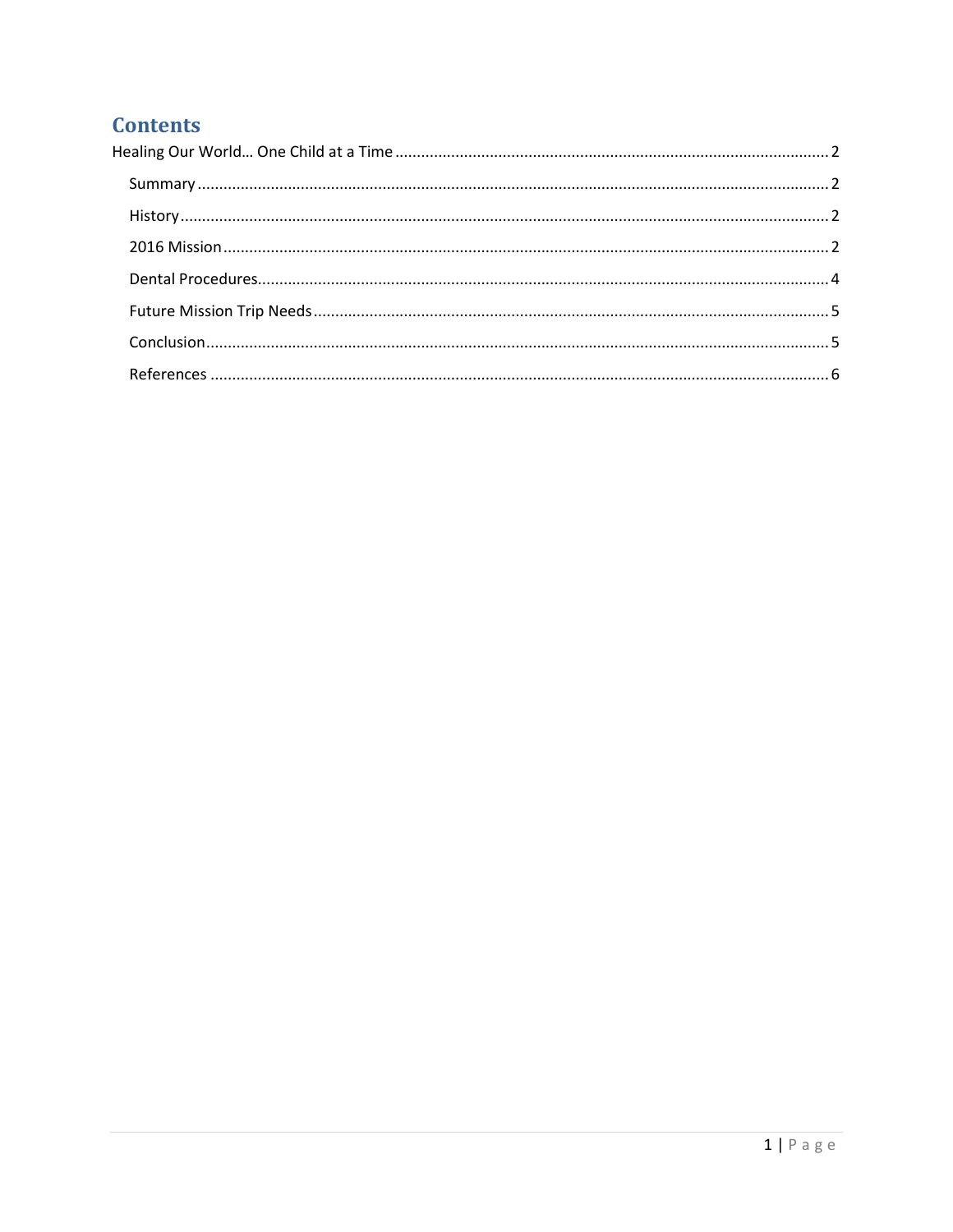### <span id="page-2-0"></span>**Healing Our World… One Child at a Time**



#### <span id="page-2-1"></span>**Summary**

A group of 38 medical professionals arrived in the small town of Patzun, Guatemala on November 4, 2016. Patzun is located in Central America at an elevation of 7500 feet with a population of approximately 19,000 people. Due to the large population of indigenous and rural communities, access to medical care is nearly impossible for many who live here. The Healing Hands Foundation (THHF) is committed to providing medical, dental, and surgical care to those in need around the world. Bridging the gap to allow the poor and vulnerable life changing treatments is at the foundations core.

The mission takes place at the Corpus Christi Hospital, located within the community. This hospital is more than just a place to receive medical care it doubles as an orphanage and is "home" to many children. The people of the community and surrounding areas have access to the hospital for care. There are four rooms inside the hospital that are used to perform surgeries. Other areas of the hospital allow for dental procedures, pre and post operation examinations and recovery areas.

#### <span id="page-2-2"></span>**History**

The Healing Hands Foundation was founded in 2007 and is a non-profit organization serving around the world providing medical services to those in need. Guatemala, Ecuador, Colombia, Sierra Leone, Dominican Republic, Panama, Guyana, Philippines are some of the countries THHF has served. Seeking to reach areas with little or no access to resources is critical. THHF has been traveling to Corpus Christi Hospital since 2009, including this year's trip and a triage trip in September 2016, a total of nine successful mission trips have been made. Each journey to Patzun brings a variety of surgeries, medical treatments, and dental procedures. All trips are made possible by volunteers, donors, and in-country volunteers, with the number of surgical procedures growing each year. Local physicians determine the initial need for care and refer potential candidates for surgery. Volunteers from THHF identify if medical treatment is necessary and when surgery can be performed. Families often travel great distances to meet with volunteers from THHF team. Some patients arrive by car, motorcycle or bus, but many walk. The need for care is great and families are willing to make the long commute, many traveling up to 12 hours to receive treatment.

#### <span id="page-2-3"></span>**2016 Mission**

In early September, a triage trip in Patzun was conducted. During the trip THHF volunteers assessed patients and determined what method of care was needed. 73 patients were seen during this triage trip. This initial assessment allows for better organization and preparedness for the mission. Each case is assigned a day, tentative surgical time and operating room.

Our gifted crew consisted of four surgeons (two plastics, a pediatric and an OB/GYN), four dentists, a pediatrician, an OB/GYN resident, an anesthesiologist, multiple nurse anesthetists, dental hygienists, a handful of nurses, surgical techs, med school and nursing students and a few translators, all totaling 38 volunteers! Volunteers travel from all over the United States to be a part of the mission and work with minimal medical supplies. Members of THHF team start coordinating many months in advance to gather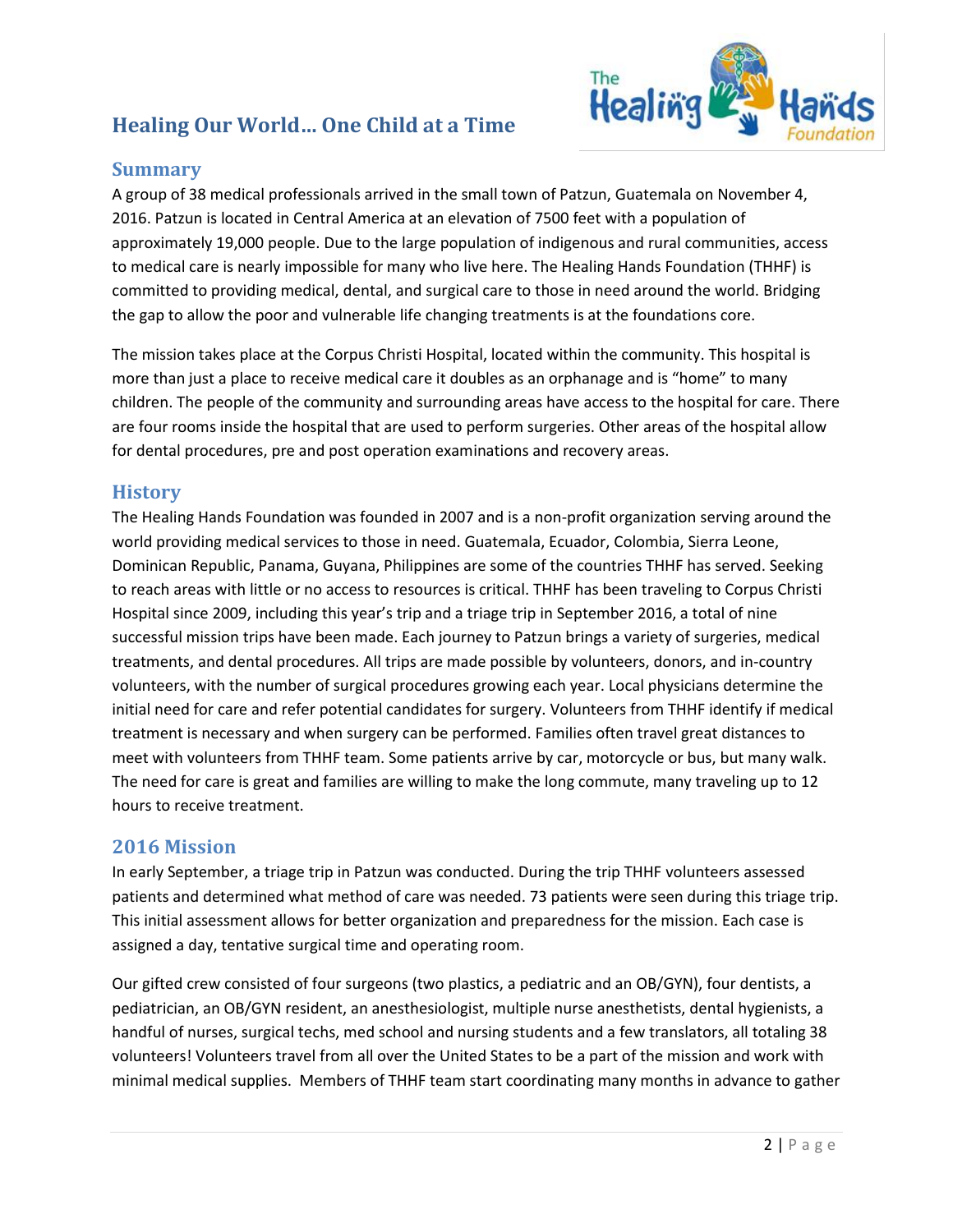medical supplies that will be needed during the trip. The team must bring supplies needed for pre-op, the procedure itself and post-op.

95 surgeries (on 83 patients) were conducted over a five day period. Surgical cases by subspecialty totaled 28 for general, 10 for GYN and 57 for plastics. Many of the cases consisted of multiple operations, the number of surgeries performed on males totaled 45 and females totaled 38.



Figure 1 breaks down each surgical procedure and total number of patients treated.

#### **Figure 1**

The most common surgical procedure performed was the 'Removal of mass' which included tumors, lipomas, cysts and skin tags totaling 19. The second highest was 'Micortia Repair' with 15 in total and 11 'Hernia repair (inguinal)' were completed. In years past these three surgical procedures are among the highest. Many of the procedures are completed in stages, meaning patients travel to Corpus Christi Hospital multiple years in a row in order to complete their surgical plan. Patients were asked if they had received surgery in the past from THHF and if so, how many prior surgeries. During the 2016 mission the number of patients receiving their first surgery with THHF were 58, patients receiving their second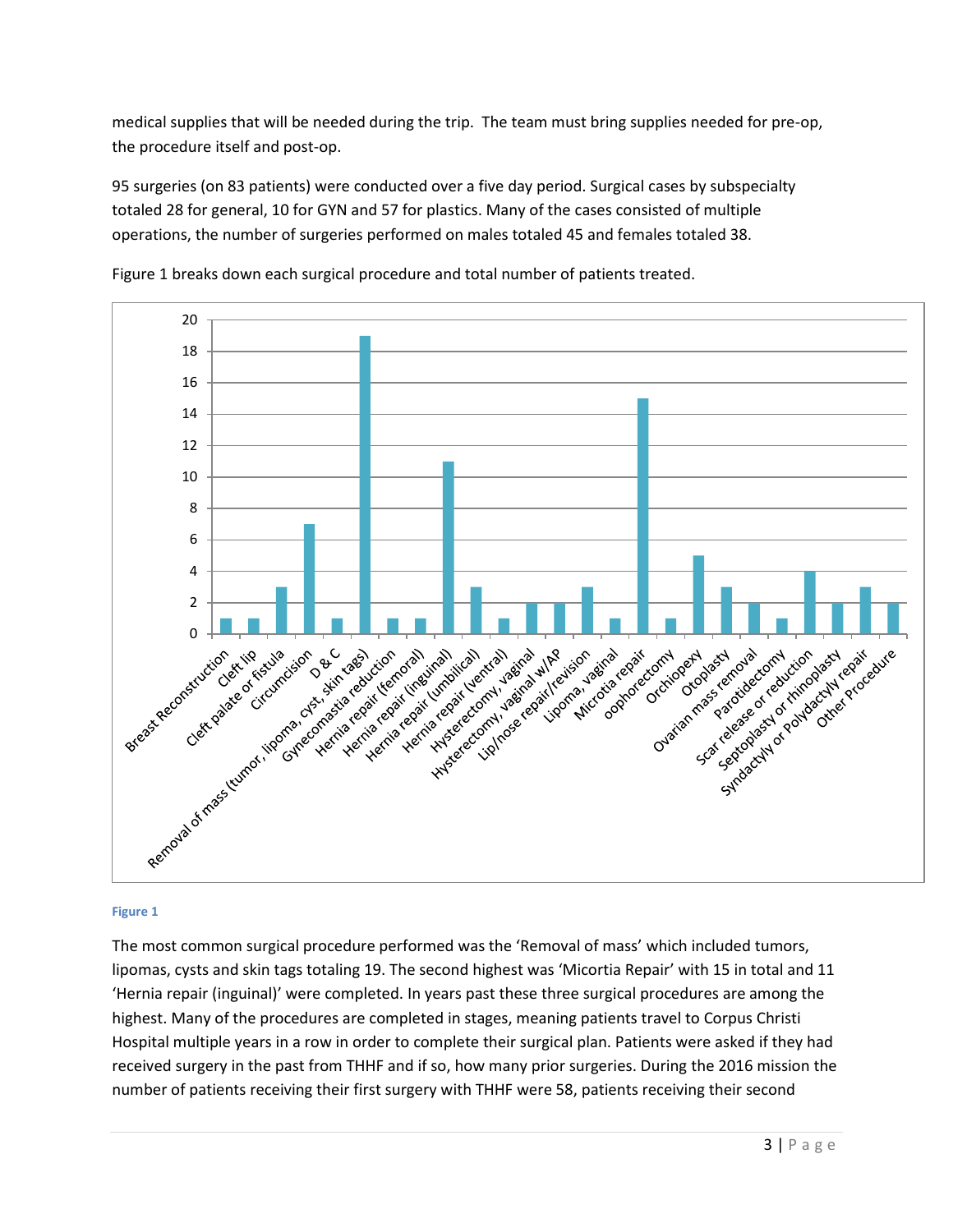surgery were 9 and patients receiving their third surgery totaled 7. These numbers are beneficial for future trips to help verify past surgical history and eventually track data for patients who do not come back for surgery.

Understanding how communication is relayed throughout the world ensures that the greatest number of people hear about future mission trips. All patients were asked during their pre-op assessment how they were referred. Many patients heard through doctors in the region, others heard through various outlets such as colleges, family, friends, hospital announcements, jobs, newspaper, nuns, past patients, radio and word of mouth.

Data was captured to represent the total number of patients seen and treated by THHF during the 2016 Patzun trips (see Figure 2). Numbers include patients seen for the Triage Trip, Dental, Medical, Surgical, PT/PT and Total patient count.



#### **Figure 2**

#### <span id="page-4-0"></span>**Dental Procedures**

The dental team presence in Guatemala plays a major role in educating families on the benefits of good oral hygiene. 647 dental procedures were completed in four days! The prevention of dental problems such as plaque and tarter build up are essential. Access to dentistry is scarce in many areas in Guatemala. Patients traveled long hours to be seen by the dental hygienists and dentists. Procedures such as restorations, extractions and dental cleanings are areas of great need in Patzun and surrounding areas.

Figure 3 represents the various dental procedures that were completed. The highest number of patients was seen for 'Oral Examinations' and 'Restorations (Fillings)' had the second highest. In years past 'Restorations' accounted for majority of the dental procedures.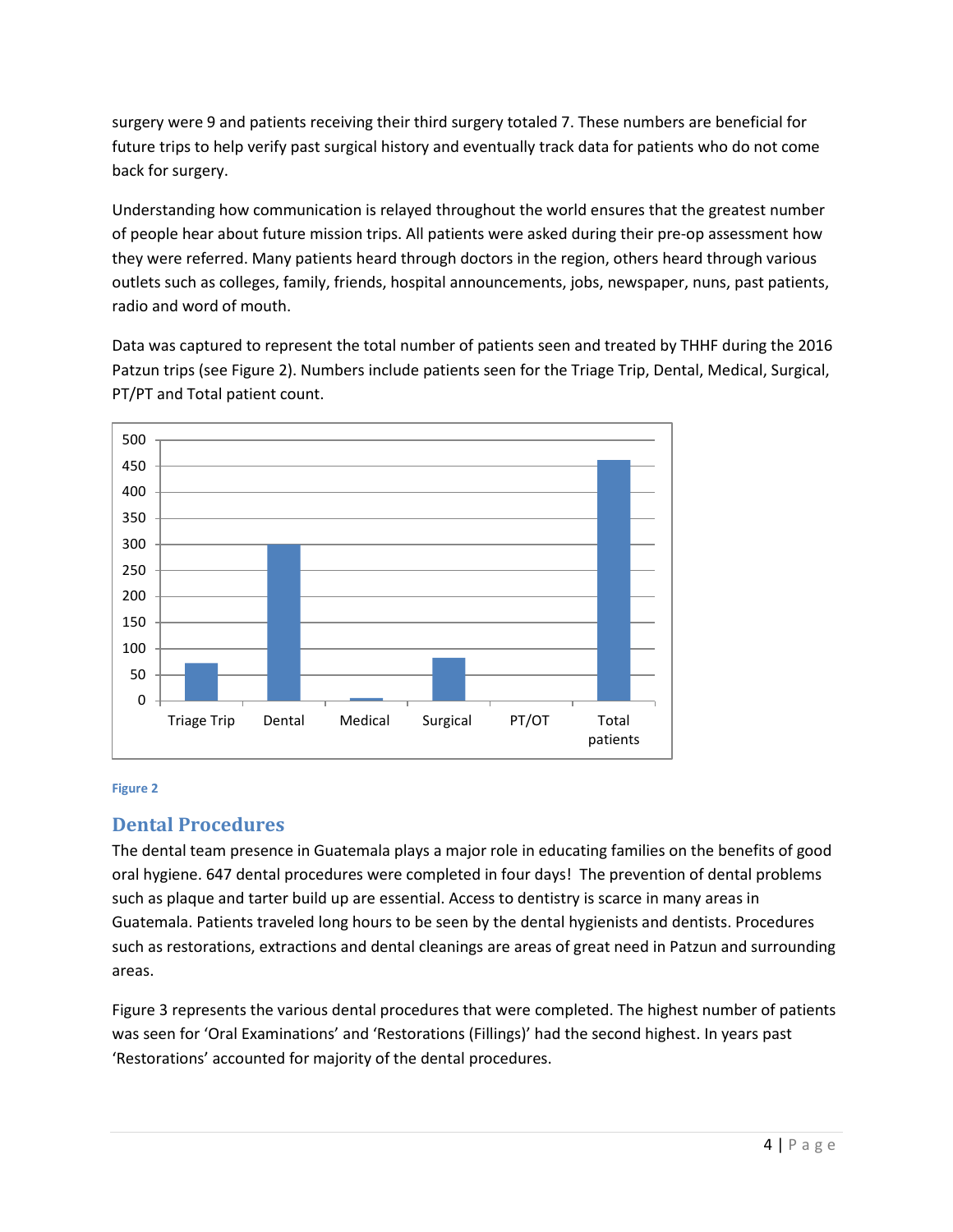

#### **Figure 3**

#### <span id="page-5-0"></span>**Future Mission Trip Needs**

THHF has opportunities to expand to increase the number of individuals they serve. Growing as a foundation consists of more than just increasing the volume of volunteers. Medical equipment, treatment supplies, space, money and resources are some of the many items of the list. Providing the highest quality of care to patients is essential. All records are kept using paper files. Having access to past medical treatments and family history allows more accurate care. Financial support helps to fund future trips. Getting supplies needed for surgery, pre and post op care and dental procedures keeps future missions possible. The volunteers put in countless hours during each mission trip. Better dental equipment is something that would greatly benefit THHF. The compassion and love shared with patients and their family members comes from the goodness of the hearts of those who serve.

#### <span id="page-5-1"></span>**Conclusion**

A record number of surgeries were performed during the 2016 Guatemala trip. The surgeons were remarking on the efficiency and teamwork of the volunteers allowing us to have the most successful mission yet. Long hours were spent at the hospital preparing rooms for surgery, sterilizing instruments, performing operations, tending to patients and documenting in charts. All of the hard work comes full circle when you see the look on a patients face after surgery. Completing 95 surgeries and 647 dental procedures in a 5 day period is simply amazing and there's no doubt the number will keep increasing in years to come.